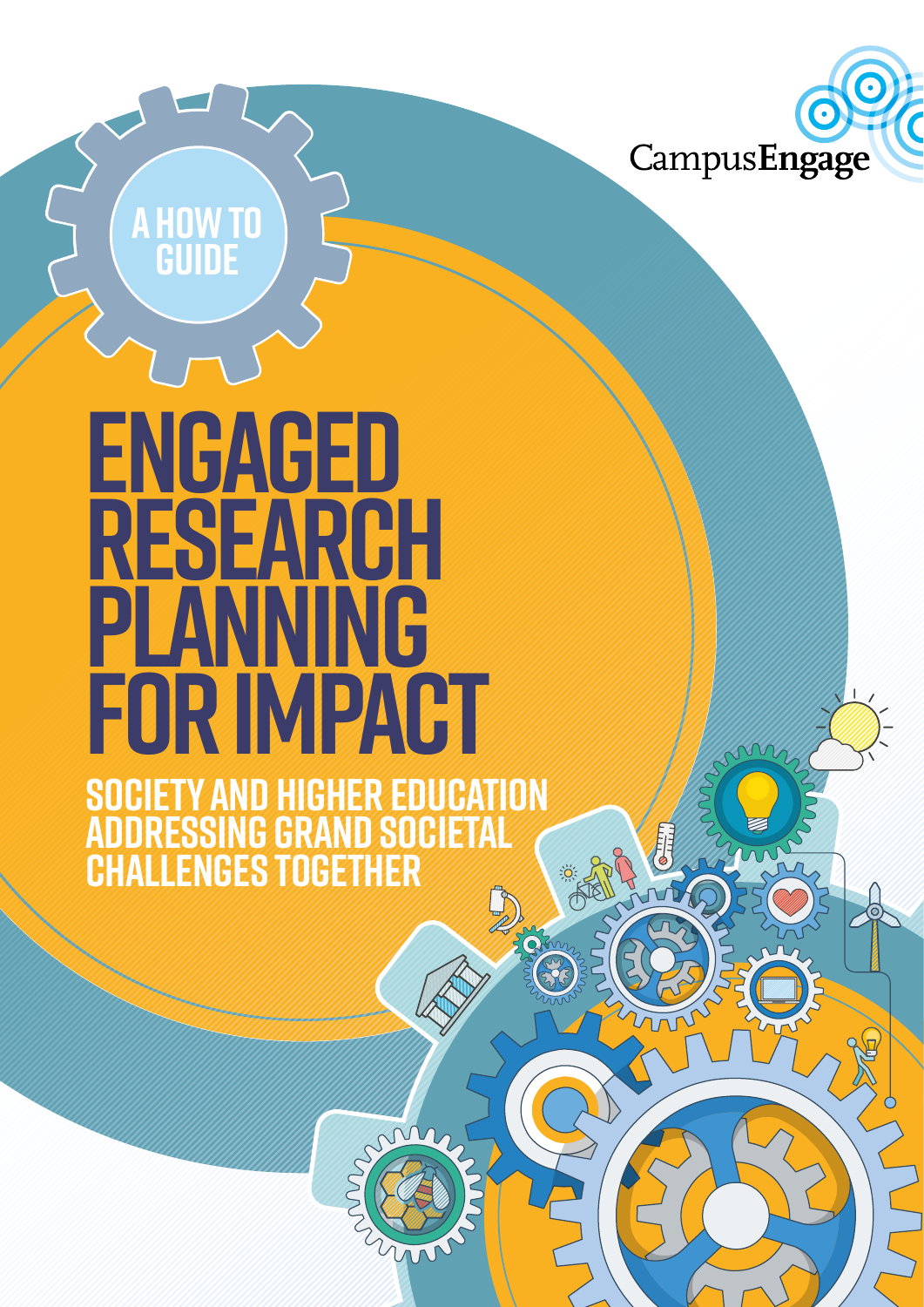# **Engaged research**

Describes a wide range of rigorous research approaches and methodologies that share a common interest in collaborative engagement with the community and aim to improve, understand or investigate an issue of public interest or concern, including societal challenges. Engaged research is advanced *with* community partners rather than *for* or about them.

A great deal of engaged research literature refers to 'community' engagement. In the context of this document, 'community' refers to a range of public research stakeholders, including public or professional service and product users, policy makers, members of the public, civil and civic society organisations (CSOs) and others actors.

# Planning for Impact

The following How to Guide on planning for impact and setting impact targets is informed by a comprehensive review of grey and academic literature on research and innovation impact. It is also informed by a national and international consultation with over 350 researchers, policy makers, funding agency personnel and community partners. The information provided is not intended to be prescriptive, but rather attempts to inspire and guide researchers when planning for engaged research projects and funding applications.

#### Engaged Research maximises impact by:

- Allowing for greater public accountability;
- **O** Requiring tacit knowledge exchange to address societal challenges;
- **O** Setting evidence-informed research impact performance indicators;
- **O** Stimulating a stronger external demand for innovative policy, practice, products and services;
- **O** Increasing reuse of data and decreasing duplication of effort;
- **O** Maximising the value of research investment and providing a better return on investment:
- **O** Creating better public support and understanding of the importance of research in our everyday lives.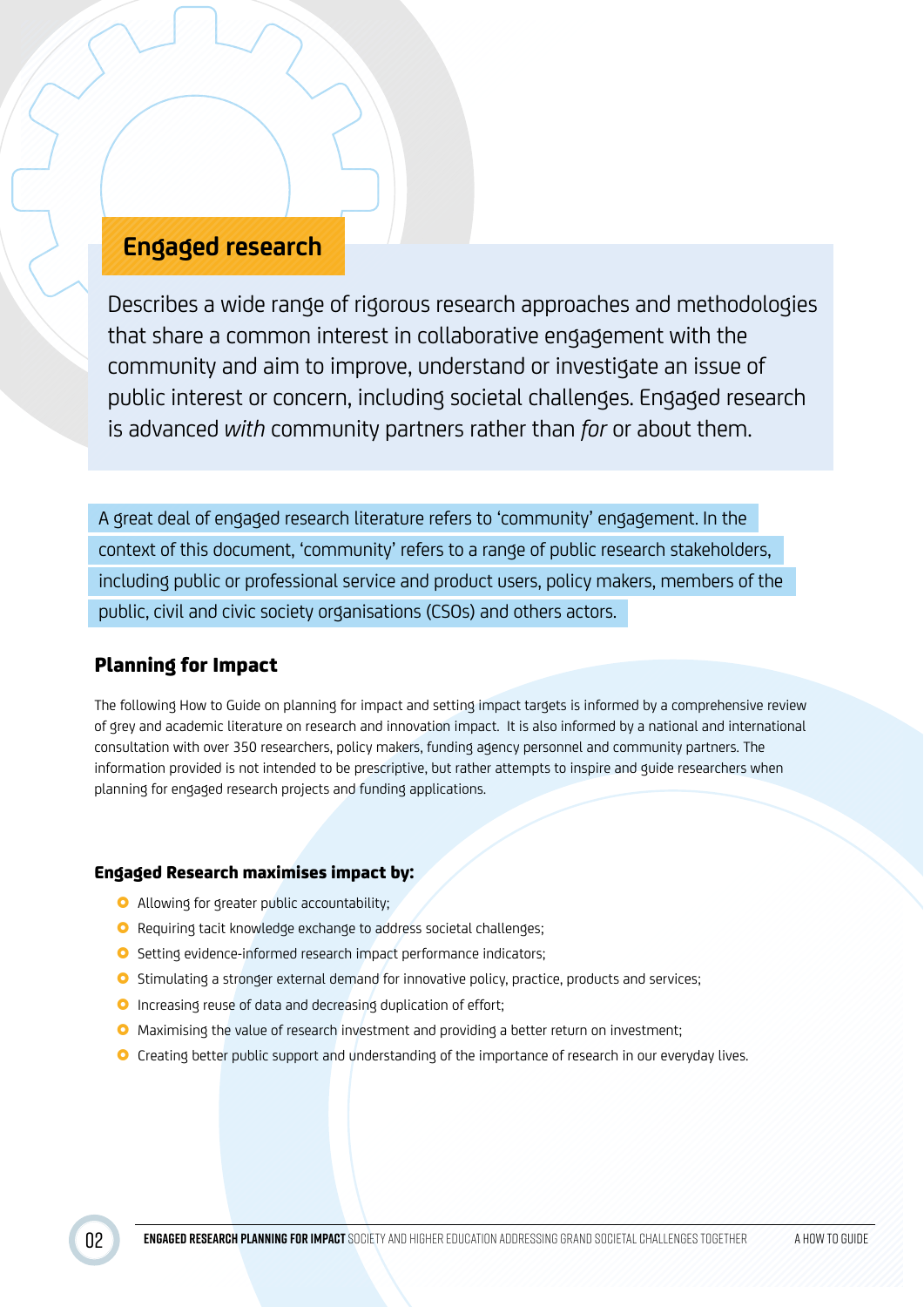# Deciding on intended impact?

The early engagement of stakeholders, including researchers, public service and product users, and policy makers, for example, enables a better understanding of the relevance of the research and, in return, the potential for knowledge translation, positive outcomes and longer-term impacts. The consensus which emerged from the national and international consultations that informed this document indicated that impact is more readily achieved when it is factored into the planning of a research project. Campus Engage recommends a logic model approach for effective project planning that allows relevant research stakeholders to systematically work through the connections and components of a project and set appropriate and realistic impact targets.

#### Logic modelling: A planning tool for success

A logic model allows the research team to perform a situation and needs analysis and refine the research question or hypothesis. It can support the team to plan for impact by agreeing to and setting targets for the intended longerterm effect on the societal challenge or issue of concern.

A logic model identifies the inputs and activities, requiring the project team to allocate the available resources to deliver the research project. The outputs are clearly identified as the planned activities based on the allocation of resources. Outcomes are the anticipated short-term results of the research project and its outputs. See the Logic Model below which presents this information graphically.

#### Outcome vs Impact

While the terms *outcome* and *impact* are sometimes used interchangeably, there is an important distinction between the two. Outcomes are more immediate than most forms of impact. Outcomes can be considered as intermediate steps towards longer-term impacts. The importance of individual indicators of success varies by discipline and sector, and there can be a significant time lag between inputs and outputs and between outputs and impact.



**Figure:** A sample Logic Model used to plan for research impact

\*Key message: Impact sections don't exist in isolation, they must be connected to excellent science and implementation plans.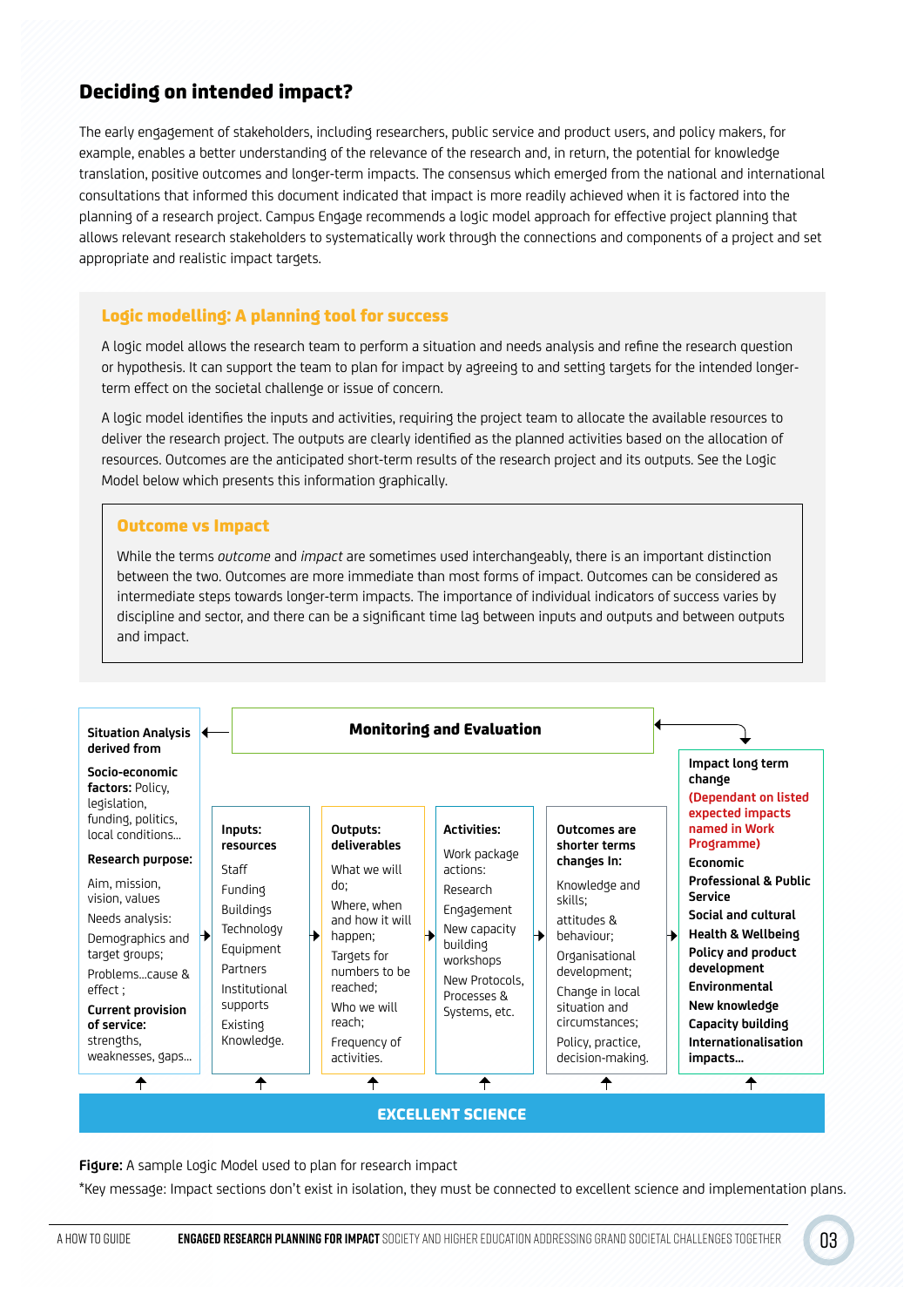# Thinking universally about research impact

Effective communication and engagement between research stakeholders is key to defining appropriate, responsive metrics, or key performance indicators. Measurement of performance indicators can be applied both during the project (formative indicators) and upon completion (summative indicators). However, during a project, new findings and discoveries may result in unexpected outcomes which highlight the importance of flexibility and time-sensitive monitoring to assess impact during the lifetime of the project and beyond.

A comparative analysis of existing impact categories in current Irish and EU research calls illustrated a good deal of overlap between types of impact in different discipline specific classification systems, and some notable absences. These shortcomings are addressed in the following re-organisation of categories in order to present a single all-inclusive and transdisciplinary Impact Framework for Engaged Research.

The Campus Engage Impact Framework below is based on a synthesis of current impact categories used in the Irish research context\*.

#### **Impact Categories**



**Figure:** Impact categories for consideration by research teams.

#### The Campus Engage Impact Framework

This proposed Framework does not differentiate between engaged research impacts categories in terms of their intrinsic value or importance. Each funding call will, of course, have its own criteria and some categories will be more relevant than others depending on the subject matter. Not all of the areas listed here will be applicable to all engaged research initiatives. Therefore, the first suggested step for researchers, when applying this Framework, is to come together with research stakeholders to create a logic model and decide on appropriate impact areas, key performance indicators that are relevant to the research. Importantly, this approach may be applied to a research project of any size from an individual undergraduate or doctoral piece of work, to a large national or international research programme.

<sup>\*</sup> Reference documents:

<sup>•</sup> Science Foundation Ireland (2015) "Broadening the Scope of Impact. Defining, assessing and measuring impact of major public research programmes, with lessons from 6 small advanced economies" by the Small Advanced Economies Initiative;

<sup>•</sup> Health Research Board (2016) Impact categories for evaluating HRB funded research;

<sup>•</sup> Irish Humanities Alliance (2016) "Impact & the Humanities. Workshop Report & Policy Recommendations";

<sup>•</sup> European Commission (2015) "Horizon 2020 Indicators, Assessing the Results and Impact of H2020".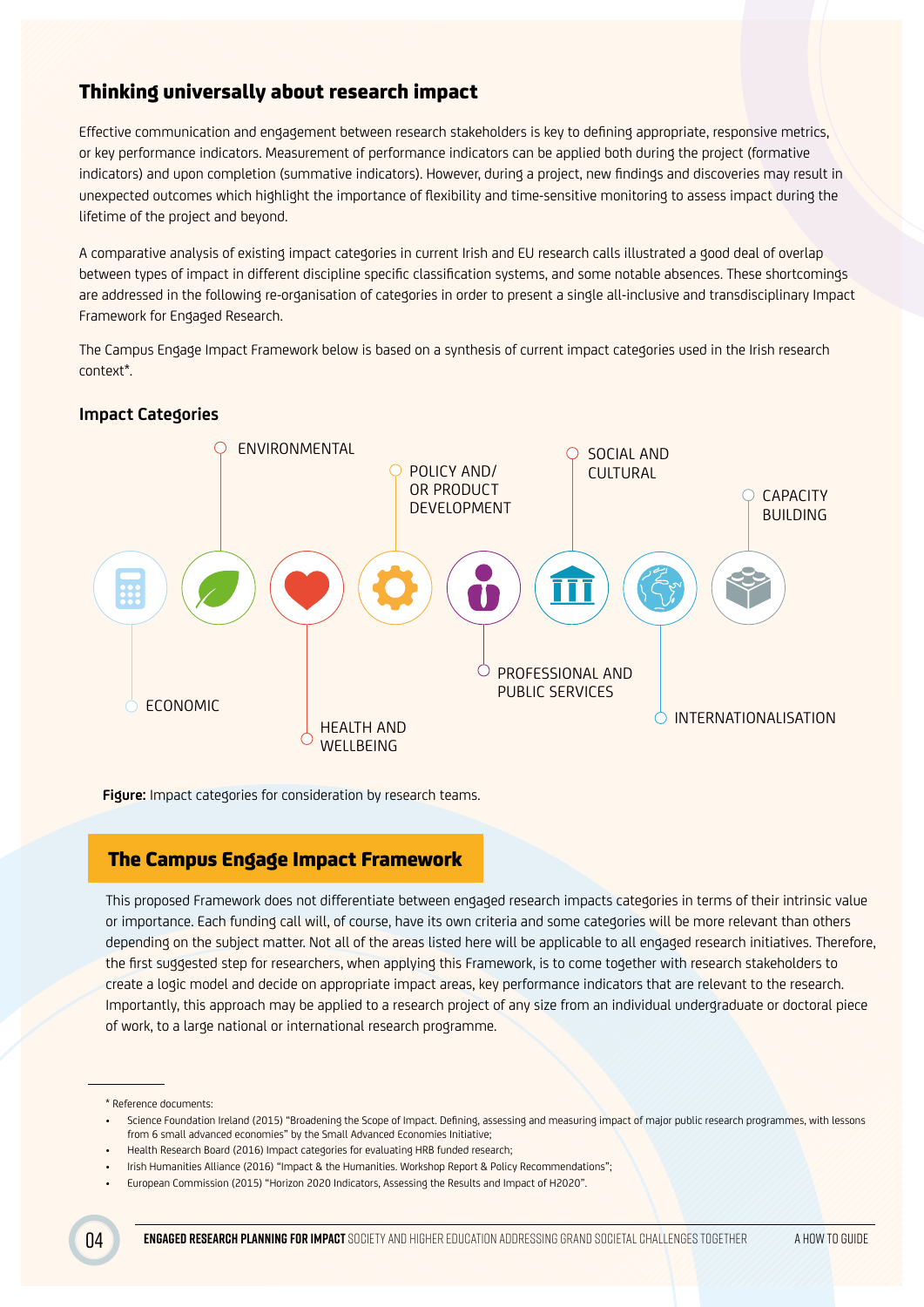#### **\*NEW KNOWLEDGE PRODUCTION**

Whilst some current impact categories list 'knowledge production' as a type of impact, the consensus in our workshop consultations was that this is an aim of all research activities. Knowledge production has, therefore, been retained as a crosscutting impact that should be present in all impact categories, and includes:

- **•** New peer reviewed publications and citations
- **O** Presentations to national and international conferences
- <sup>O</sup> New 'grey literature' including research reports, interviews, policy briefings, editorials, newsletters, web articles, social media, presentations with/to stakeholders
- **O** New systematic reviews or findings
- **O** Increased availability of evidence including open access data
- **O** Establishment of new datasets, databases or research data
- **O** Conceptual impact.

#### Economic Impacts

Beneficiaries of economic impacts may include individuals or groups. Impacts may provide direct benefit to businesses or other organisations whose activity helps create jobs and revenue. Additionally, the benefits may be more widely spread in terms of developing the conditions and environment to sustain productive economic activity or to advance long-term cost savings due to improved practices and processes. Possible impacts may include, but are not limited to:

- <sup>O</sup> New or expanded products, licenses, or services created
- **•** Spinout or start-up businesses registered
- **O** Improved performance or processes adopted
- **O** Employment created or increased
- **O** Improved international reputation for investment in Ireland
- **•** More efficient use of public resources
- **•** Leveraging of national and international funding
- **O** Increased income generated
- **•** Reduced redundancies and costs
- **Conceptual impact.**



## Environmental Impacts

Environmental impacts are those in which the key beneficiaries are the natural and built environment with its ecosystem services, together with societies, individuals or groups who benefit as a result. Possible impacts may include, but are not limited to:

- **O** Improving awareness and understanding of climate change and its consequences
- **O** Stimulation of public debate and awareness on the environment
- **O** Provision of information to civil and civic societies
- **O** Environmental policy or planning decisions are evidence-informed
- **O** Improved management or conservation of natural resources to advance climate justice
- **O** Improved management of environmental risks or hazards
- **O** Improved private or public services to meet relevant environmental policies or goals
- **O** New/improved technologies or processes to reduce pollution and/or the impact of pollutants
- **O** Improvement in sustainable use of resources for resilient societies
- **O** Improved understanding of health risks to livestock and disease risks to crops for better health and food security
- **O** Improved built environment infrastructure including transportation systems and land use.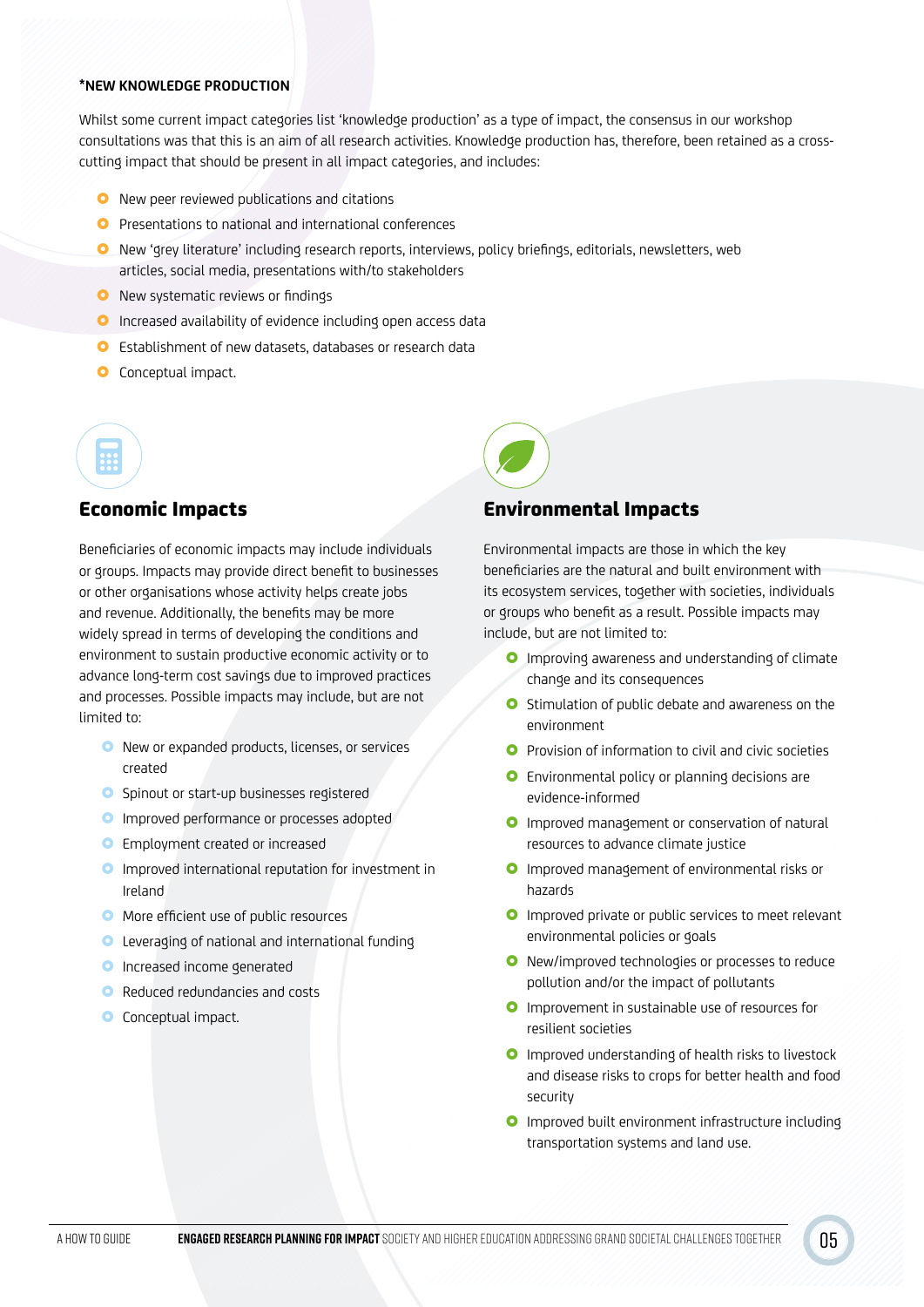

# Health and Wellbeing Impacts

Beneficiaries may include individuals, groups or targeted populations whose health and wellbeing outcomes have been improved or enhanced, or where potential harm has been mitigated. Possible impacts may include, but are not limited to:

- **O** Better national or international health and wellbeing outcomes due to new or improved interventions, services, drug/treatments/therapies, diagnostic or medical technologies, care practices or processes
- **O** Improved health and wellbeing at an individual level
- **O** Reduced inequalities in health status and health and social care utilisation through information and policies targeting vulnerable/disadvantaged groups
- **O** Increased efficiency in the delivery of public health and social services, as well as health-related interventions and services delivered by NGOs and others in the community
- **O** Decisions by public, private and voluntary stakeholders informed by research evidence
- **O** Improved quality of life due to improved health and wellbeing services/interventions, products or processes
- **O** Enhanced animal health and welfare
- **O** Reduction in costs and delays for treatments, interventions, practices, and processes due to newly developed or improved alternatives (e.g. new treatments, interventions, drugs, devices or diagnostics)
- **O** Mitigation of risks to health or well-being through preventative or early intervention services and measures
- **O** Increase in number of participants enrolled in clinical and community-based trials
- **O** Increase in number of individuals engaging in healthy lifestyles.



#### Policy and/or product development impacts

Beneficiaries may include individuals or groups from professional, governmental and non-governmental organisations and charities and groups. The impact may be top-down through policy changes and bottom-up through

behavioural practice. Possible impacts may include, but are not limited to:

- **O** Implementation, revision or evaluation of policies to improve efficiency, efficacy of public services,
- **O** products and processes, and government regulation
- **O** Policy and related budget decisions, changes to legislation, regulations, guidelines, or funding are evidence-informed
- **•** Revised educational curricula, across all levels, informed by new knowledge
- **•** Commissioned reports or projects from government departments or agencies
- **O** Policy briefing papers, practical handbooks and other grey material produced for / disseminated to relevant professionals, policy makers, and civic and civil society organisations
- **O** Patents and other IP applications and award of commercialization support grants to develop products or services
- **O** License agreements and revenues generated as a result of spin-out companies or formal collaborative partnerships between researchers and relevant research stakeholders.



## Professional and Public Services Impacts

Beneficiaries may include public and private organisations or individuals involved in the development and delivery of professional services. The impact may be top-down through policy changes and bottom-up through behavioural practice. Possible impacts may include, but are not limited to:

- **O** New or improved professional standards, working practices, guidelines or training
- **O** Quality, efficiency or productivity of a service
- **O** Professional body practices are evidence-informed
- **O** Practice or process changes in companies or other organisations through capacity building
- **O** Increased inter-agency collaboration
- **O** Improved services evaluation methods and technologies
- **O** Improvements in risk management across public and private sectors
- **O** Advancements against strategic plans.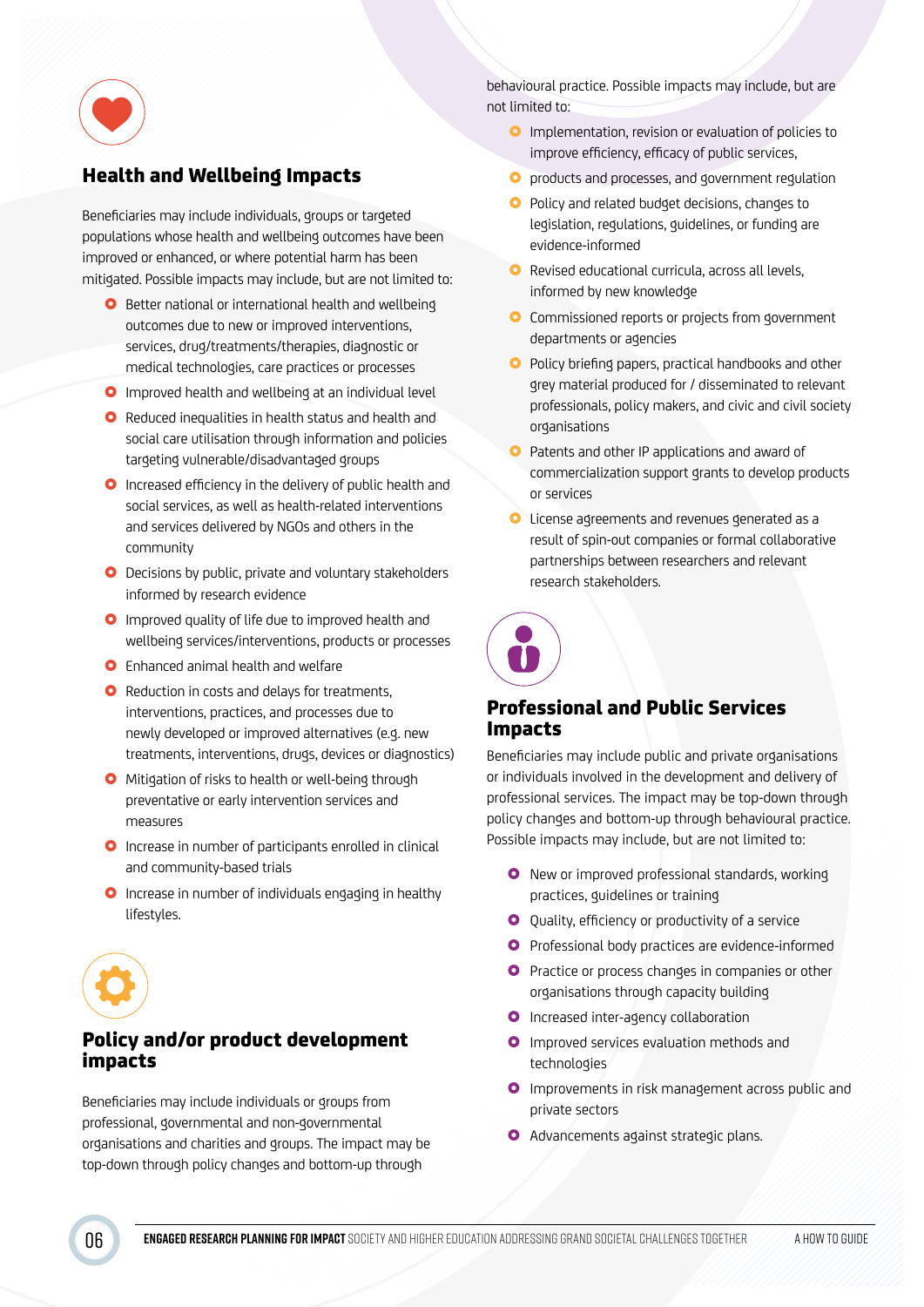

# Social and Cultural Impacts

Beneficiaries may include individuals, organisations or communities whose quality of life, knowledge and/or capacity is positively affected through creative practice, performance and increased cultural understanding. These may include but are not limited to:

- **O** Enhanced opportunities for creativity, self-expression and human development
- **O** Increased appreciation and/or design of cultural services such as museums, galleries, libraries
- **O** Attitudinal changes, education and understanding
- **O** Stimulation or informing of public debate or interest
- **•** Greater awareness of the public's role and responsibility in contributing to solving social challenges
- **O** Increased confidence of the general public to address issues affecting them
- **O** Exchange of public tacit knowledge to inform new or improved products, services and processes
- **O** Improved quality of life through improved access to services
- **O** Local, regional or national development and regeneration plans
- **•** New processes for responding to public research needs and partnerships
- **O** Improved human performance due to new or changed technologies or processes.



## Internationalisation Impacts

Direct beneficiaries include Irish-based researchers striving to improve their international reputation, international researchers who wish to locate part or all of their research to Ireland and CSOs who want to increase their international engagement and reputation. Indirect beneficiaries may include research stakeholders from relevant local, national or international public and private organizations. Possible impacts may include, but are not limited to:

- **O** Success of researchers and relevant entities in attaining international research funding, for example, through EU Framework programmes
- **O** Improved international reputation of Ireland in the research arena
- **O** Attraction and retention of international talent
- **O** New connections to international expertise providing access to state-of-the-art knowledge, ideas and publics
- **O** Leveraging of international funding through industrial and collaborative research
- **O** New national/international collaborations or strategic partnerships formed with other research teams,
- **O** community and industry partners or relevant agencies.
- **O** Increased global social responsibility, cultural awareness, and languages
- **O** Contribution to international relations and the international profile and reputation of Ireland.



#### Capacity Building Impacts

- £ Education, training and improved skills of current and future populations and workers for public and industry services, and academia
- **•** Improved relevancy of educational curricula at all levels
- $\bullet$  Higher degrees and research experience obtained by research personnel
- $\bullet$  Retention rates of research personnel in national research system
- $\bullet$  Increased leveraged funding due to number and level of highly skilled researchers
- $\bullet$  Increased national, EU, international social capital
- **Increased research capacity in CSOs**
- **O** Increased levels of engagement of members of the public with research, and corresponding levels of confidence in public-science dialogue
- **•** Spin-off projects developed and further research funding leveraged
- **•** Development and use of novel research techniques
- **O** Establishment of new datasets, databases or research data lodged in national database.